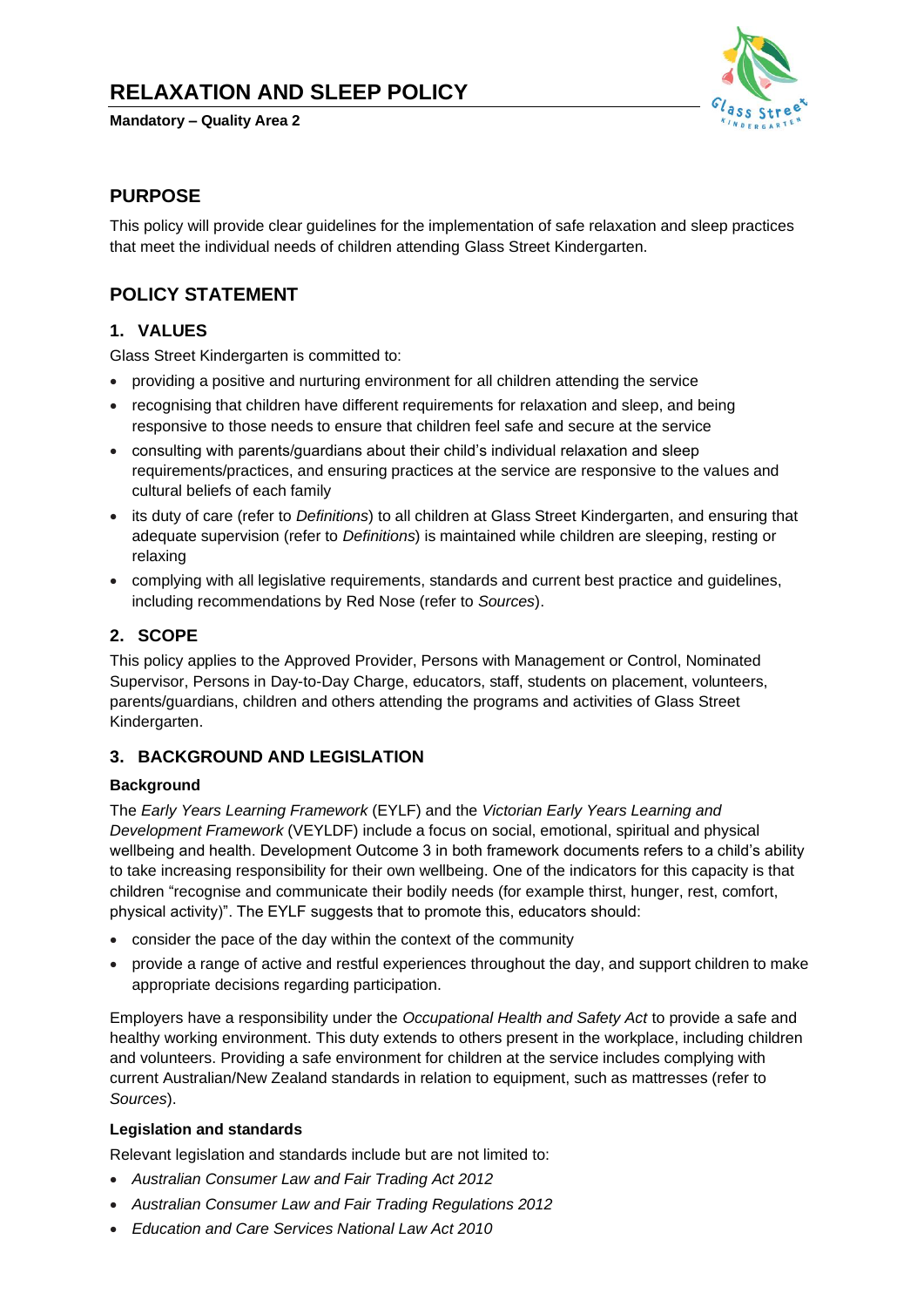- *Education and Care Services National Regulations 2011*
- *National Quality Standard*, Quality Area 2: Children's Health and Safety
- *Occupational Health and Safety Act 2004*

### **4. DEFINITIONS**

The terms defined in this section relate specifically to this policy. For commonly used terms e.g. Approved Provider, Nominated Supervisor, Regulatory Authority etc. refer to the *General Definitions* section of this manual.

**Adequate supervision:** (In relation to this policy) entails all children (individuals and groups) in all areas of the service, being in sight and/or hearing of an educator at all times including during toileting, sleep, rest and transition routines. Services are required to comply with the legislative requirements for educator-to-child ratios at all times. Supervision contributes to protecting children from hazards that may emerge in play, including hazards created by the equipment used.

Adequate supervision refers to constant, active and diligent supervision of every child at the service. Adequate supervision requires that educators are always in a position to observe each child, respond to individual needs, and immediately intervene if necessary. Variables affecting supervision levels include:

- number, age and abilities of children
- number and positioning of educators
- current activity of each child
- areas in which the children are engaged in an activity (visibility and accessibility)
- developmental profile of each child and of the group of children
- experience, knowledge and skill of each educator
- need for educators to move between areas (effective communication strategies).

**Duty of care:** A common law concept that refers to the responsibilities of organisations to provide people with an adequate level of protection against harm and all reasonable foreseeable risk of injury.

**Red Nose:** (formerly SIDS and Kids), the recognised national authority on safe sleeping practices for infants and children (refer to *Sources)*

**Relaxation/rest:** A period of inactivity, solitude, calmness or tranquillity.

**SIDS (Sudden Infant Death Syndrome):** The unexpected and unexplained death of an infant, usually occurring during sleep.

# **5. SOURCES AND RELATED POLICIES**

#### **Sources**

- Current standards are available on the SAI Global website at: [www.saiglobal.com](http://www.saiglobal.com/)
- *Belonging, Being & Becoming – The Early Years Learning Framework for Australia* (EYLF): [https://docs.education.gov.au/documents/belonging-being-becoming-early-years-learning](https://docs.education.gov.au/documents/belonging-being-becoming-early-years-learning-framework-australia)[framework-australia](https://docs.education.gov.au/documents/belonging-being-becoming-early-years-learning-framework-australia)
- The Royal Children's Hospital Melbourne, *Grow and Thrive - Sleep,* Volume 2 No 1, February 2014, Centre for Community Child Health: [https://www.rch.org.au/ccch/publications](https://www.rch.org.au/ccch/publications-resources/grow-thrive/Grow___Thrive_-_Sleep/)resources/grow-thrive/Grow Thrive - Sleep/
- Australian Competition & Consumer Commission (2016), *Consumer product safety – a guide for businesses & legal practitioners*: [https://www.accc.gov.au/publications/consumer-product-safety-a](https://www.accc.gov.au/publications/consumer-product-safety-a-guide-for-businesses-legal-practitioners)[guide-for-businesses-legal-practitioners](https://www.accc.gov.au/publications/consumer-product-safety-a-guide-for-businesses-legal-practitioners)
- Australian Children's Education & Care Quality Authority, *Safe sleep and rest practices*: <https://www.acecqa.gov.au/resources/supporting-materials/infosheet/safe-sleep-and-rest-practices>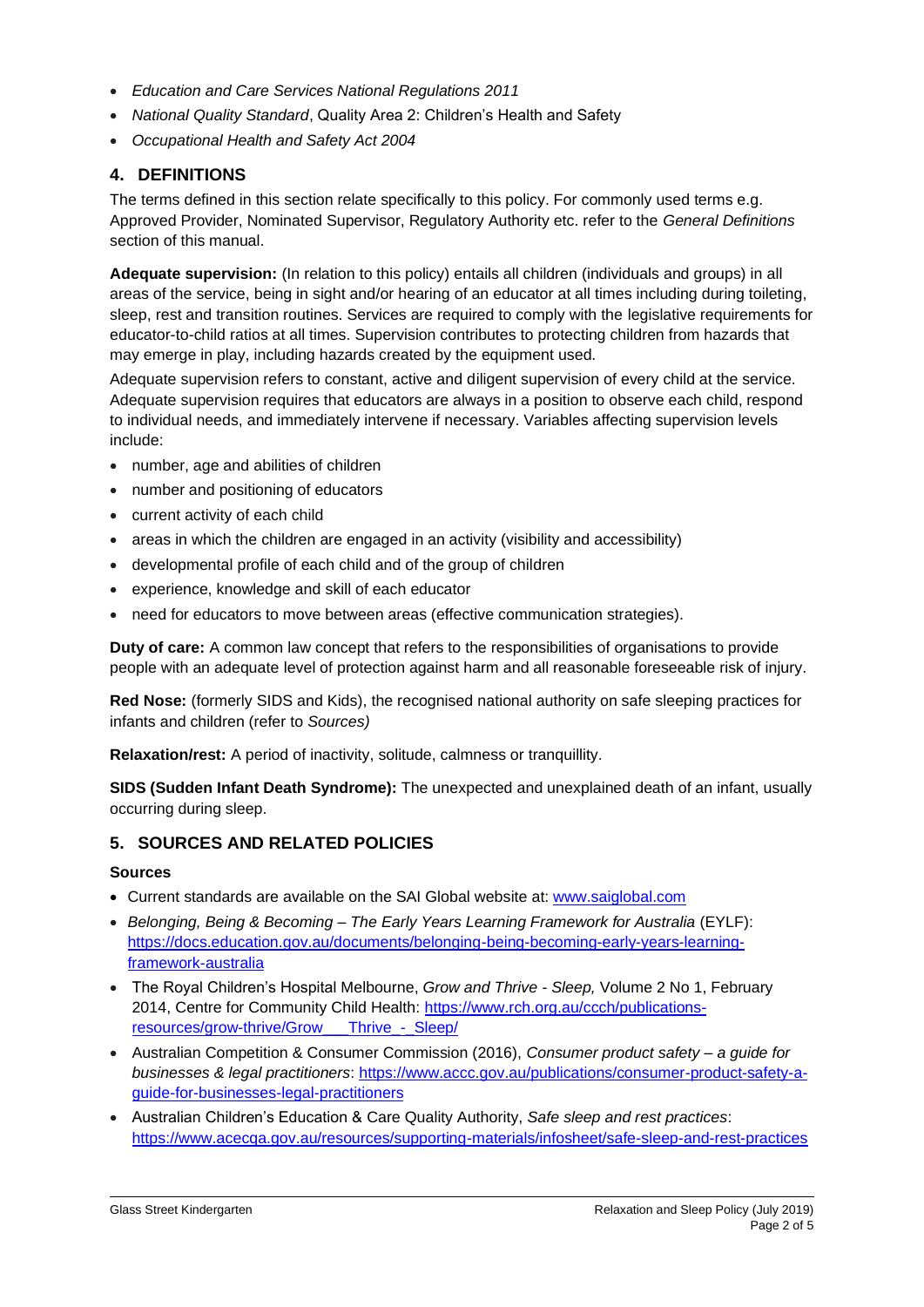- WorkSafe Victoria, *Children's services – occupational health and safety compliance kit*: [https://www.worksafe.vic.gov.au/resources/childrens-services-occupational-health-and-safety](https://www.worksafe.vic.gov.au/resources/childrens-services-occupational-health-and-safety-compliance-kit)[compliance-kit](https://www.worksafe.vic.gov.au/resources/childrens-services-occupational-health-and-safety-compliance-kit)
- *Victorian Early Years Learning and Development Framework* (VEYLDF): <https://www.education.vic.gov.au/childhood/professionals/learning/Pages/veyldf.aspx>

#### **Service policies**

- *Child Safe Environment Policy*
- *Hygiene Policy*
- *Incident, Injury, Trauma and Illness Policy*
- *Interactions with Children Policy*
- *Occupational Health and Safety Policy*
- *Supervision of Children Policy*

# **PROCEDURES**

#### **The Approved Provider is responsible for:**

- taking reasonable steps to ensure the sleep/rest needs of children at the service are met, with regard to the age of children, developmental stages and individual needs (Regulation 81(1))
- regularly reviewing practices to ensure compliance with the recommendations of Red Nose in relation to safe sleeping practices for children (refer to *Sources*)
- providing information and training to ensure staff are kept informed of changing practices in relation to safe sleep practices for children
- ensuring parents/guardians are consulted about appropriate relaxation and sleep practices for their child
- protecting children from hazards and harm (Section 167)
- consulting with staff in relation to OHS issues when purchasing new equipment for the service
- ensuring compliance with WorkSafe Victoria's *Children's services – occupational health and safety compliance kit* (refer to *Sources*)
- ensuring adequate supervision of children at the service at all times, including during relaxation and sleep
- ensuring that rooms used for sleep and relaxation are well ventilated
- ensuring that there is adequate space to store bedding in a hygienic manner (refer to *Hygiene Policy*).

#### **The Nominated Supervisor is responsible for:**

- taking reasonable steps to ensure the sleep/rest needs of children at the service are met with regard to the age of children, developmental stages and individual needs (Regulation 81(2))
- ensuring the educational program provides opportunities for each child to sleep, rest or engage in appropriate quiet play activities, as required
- protecting children from hazards and harm (Section 167)
- removing any hazards identified in the child's resting or sleeping environment and informing the Approved Provider, as soon as is practicable
- ensuring all staff and educators comply with the recommendations of Red Nose in relation to safe sleeping practices for children (refer to *Sources*)
- educating families about evidence-based safe sleeping practices
- assessing whether there are exceptional circumstances for alternative practices where family beliefs conflict with current recommended evidence-based guidelines for safe sleeping practices, seek written support from a professional and develop a risk management plan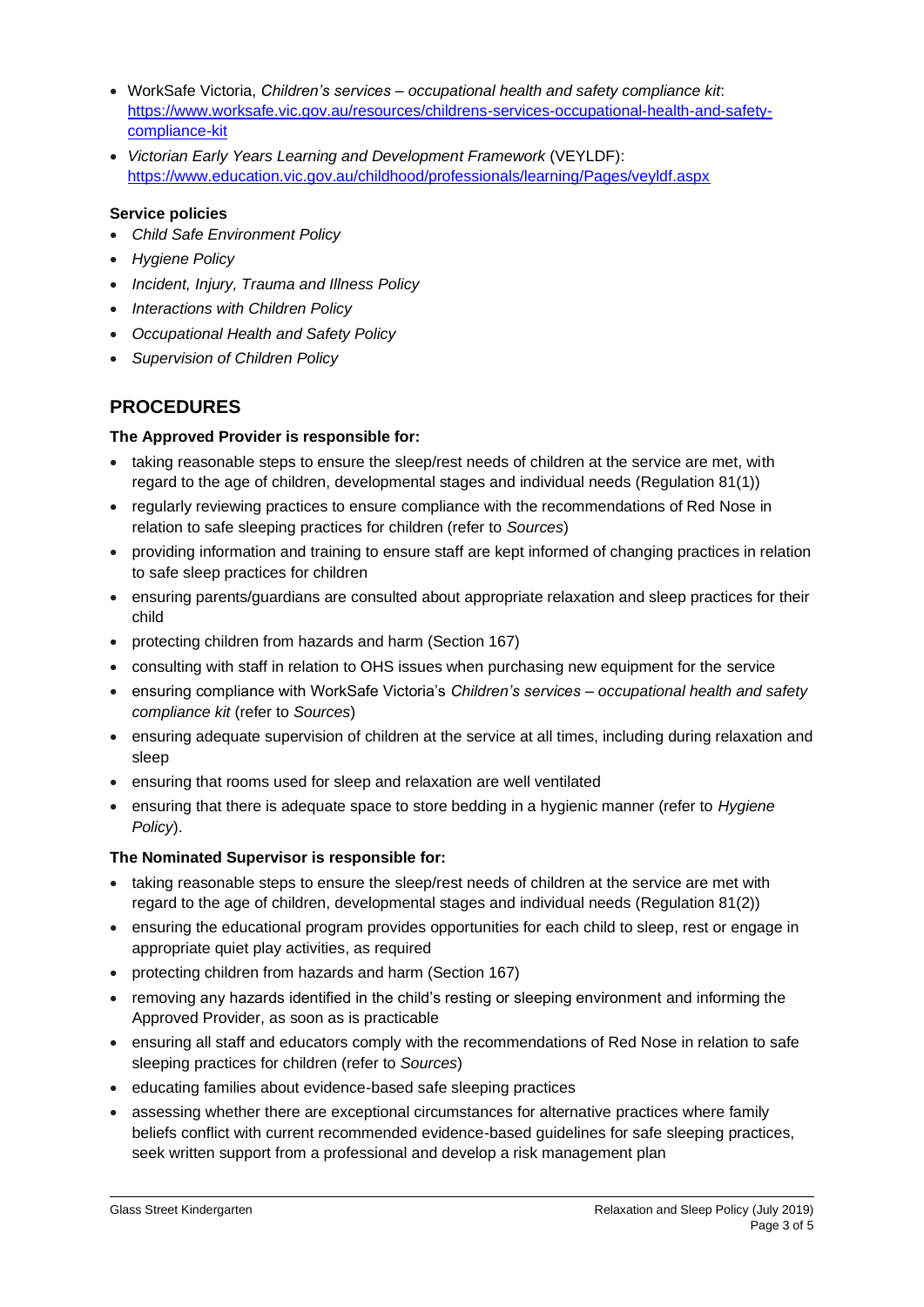- ensuring all staff and educators comply with WorkSafe Victoria's *Children's services – occupational health and safety compliance kit* (refer to *Sources*)
- ensuring adequate supervision of children at the service at all times, including during relaxation and sleep
- storing items such as bedding in a hygienic manner to prevent cross-contamination (refer to *Hygiene Policy*).

#### **Educators and other staff are responsible for:**

- providing each child with appropriate opportunities for relaxation and sleep according to their needs
- complying with the recommendations of Red Nose in relation to safe sleeping practices for children (refer to *Sources*)
- developing relaxation and sleep practices that are responsive to:
	- − the individual needs of children at the service
	- − parenting beliefs, values, practices and requirements
	- − the length of time each child spends at the service
	- − circumstance or events occurring at a child's home
	- − consistency of practice between home and the service
	- − a child's general health and wellbeing
	- − the physical environment, including room temperature, lighting, airflow and noise levels
- educating families about evidence-based safe sleeping practices
- implementing the documented sleep regime and risk management strategies where in exceptional circumstances family beliefs conflict with current recommended evidence-based guidelines for safe sleeping practices
- minimising distress or discomfort for the children in their care
- ensuring that resting and sleeping practices are not used as a behaviour guidance strategy (refer to *Interactions with Children Policy*)
- providing a range of opportunities for relaxation throughout the day
- complying with WorkSafe Victoria's *Children's services – occupational health and safety compliance kit* (refer to *Sources*)
- providing input in relation to OHS issues when new equipment is purchased for the service
- conducting regular safety checks of equipment used for sleeping/resting, such as mattresses
- removing any hazards identified in the child's resting or sleeping environment and informing the Nominated Supervisor or Approved Provider, as soon as is practicable
- ensuring that any hanging cords, mobiles, curtains and blinds are inaccessible to children who are resting or sleeping
- providing adequate supervision (refer to *Definitions*) of all children, including during sleep, rest and relaxation
- supervising children displaying symptoms of illness closely, especially when resting or sleeping (refer to *Incident, Injury, Trauma and Illness Policy*)
- ensuring that artificial heating, such as heat bags and hot-water bottles, is not used to provide warmth
- ensuring that each child has their own bed linen, and that the *Hygiene Policy* and procedures are implemented for the cleaning and storage of mattresses and blankets
- documenting and communicating children's rest and sleep times to co-workers during shift changes
- providing information to families about the service's relaxation and sleep practices
- developing communication strategies to inform parents/guardians about their child's rest and sleep patterns, including times and length of sleep
- encouraging children's independence, and assisting children with dressing as needed.